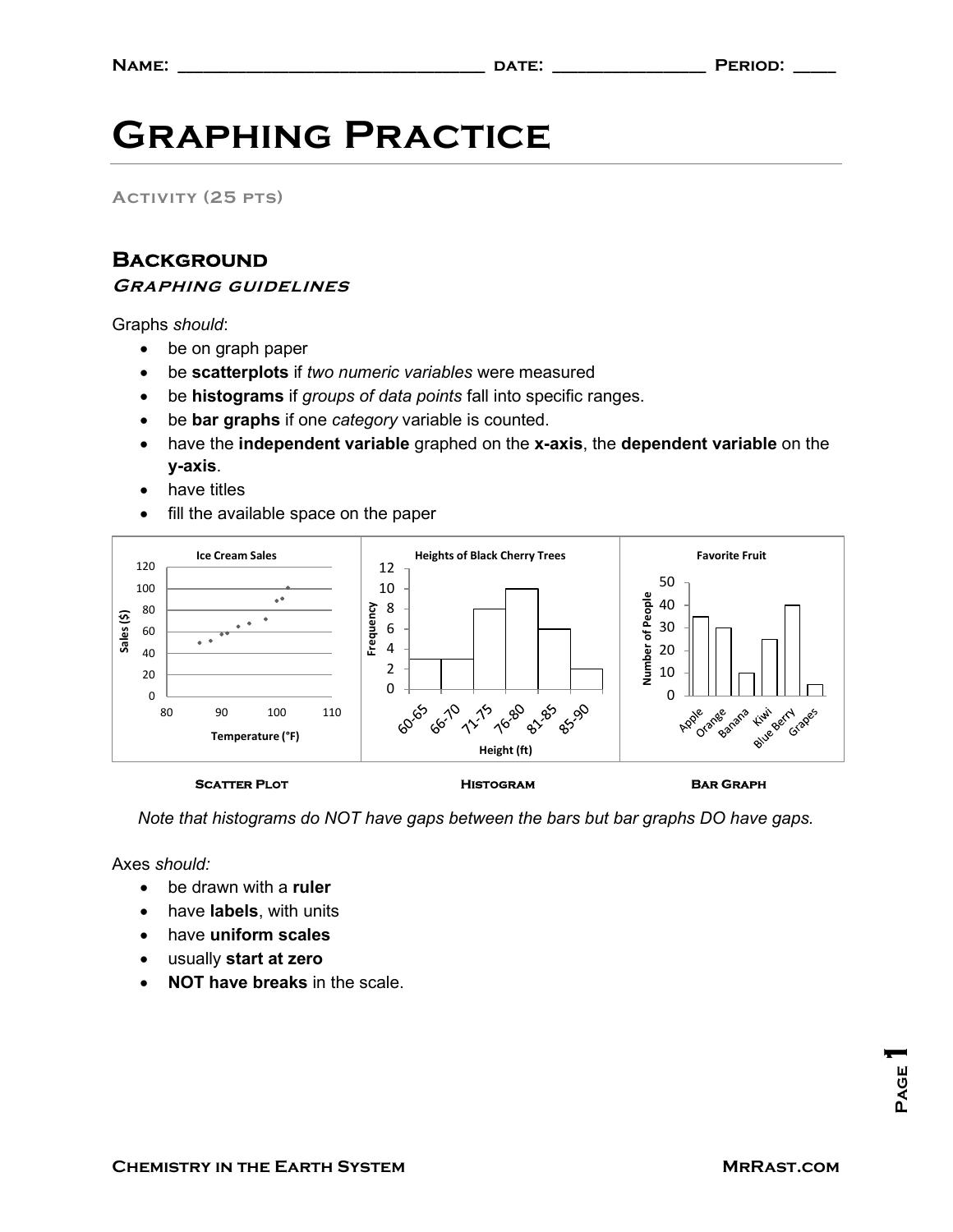| <b>GRAPHING</b> |  |  |
|-----------------|--|--|
|                 |  |  |

Directions: Graph each of the data sets. Make sure you use the proper graph type and follow the guidelines for good graphing.

1. A survey of student's favorite after school activities was conducted. Here are the results: (5pts)

| <b>Activity</b>    | <b>Number of</b> |  |
|--------------------|------------------|--|
|                    | <b>Students</b>  |  |
| Play sports        | 450              |  |
| Shopping           | 403              |  |
| Visit with friends | 270              |  |
| Watch TV           | 185              |  |
| Chat online        | 390              |  |
| Read a book        | 230              |  |
| Work at a job      | 205              |  |

2. Marketing data for soft drink sales are below: (5pts)

| Company                  | Cases sold in | <b>Market share</b> |  |
|--------------------------|---------------|---------------------|--|
|                          | million, 2010 | % in 2010           |  |
| Coca-Cola                | 4377.5        | 44.1                |  |
| Pepsi-Cola               | 3119.5        | 31.4                |  |
| Dr Pepper / 7-Up         | 1455.1        | 14.7                |  |
| Cott                     | 310.0         | 3.1                 |  |
| <b>National Beverage</b> | 205.0         | 12.1                |  |
| <b>RC</b>                | 115.4         | 1.2                 |  |
| Other                    | 347.5         | 3.4                 |  |

3. John's mother measured his height each year on his birthday. The data are below: (5pts)

| Year | Height in |  |
|------|-----------|--|
|      | inches    |  |
| 1990 | 15        |  |
| 1991 | 20        |  |
| 1992 | 24        |  |
| 1993 | 30        |  |
| 1994 | 33        |  |
| 1995 | 35        |  |
| 1996 | 39        |  |
|      |           |  |

4. SAT scores for several students are in the table below: (5pts)

| v          | М                          | v   | M   | v   | М   | ν   | М   |
|------------|----------------------------|-----|-----|-----|-----|-----|-----|
| 650        | 600                        | 500 | 525 | 580 | 730 | 700 | 800 |
| 420        | 470                        | 600 | 580 | 720 | 720 | 780 | 690 |
| 490        | 530                        | 380 | 400 | 210 | 340 | 710 | 750 |
| 530        | 550                        | 550 | 530 | 610 | 600 | 710 | 700 |
| $\sqrt{1}$ | <b>A</b> <i>I</i> <b>I</b> | . . | .   |     |     |     |     |

 $V = Verbal$  M = Math